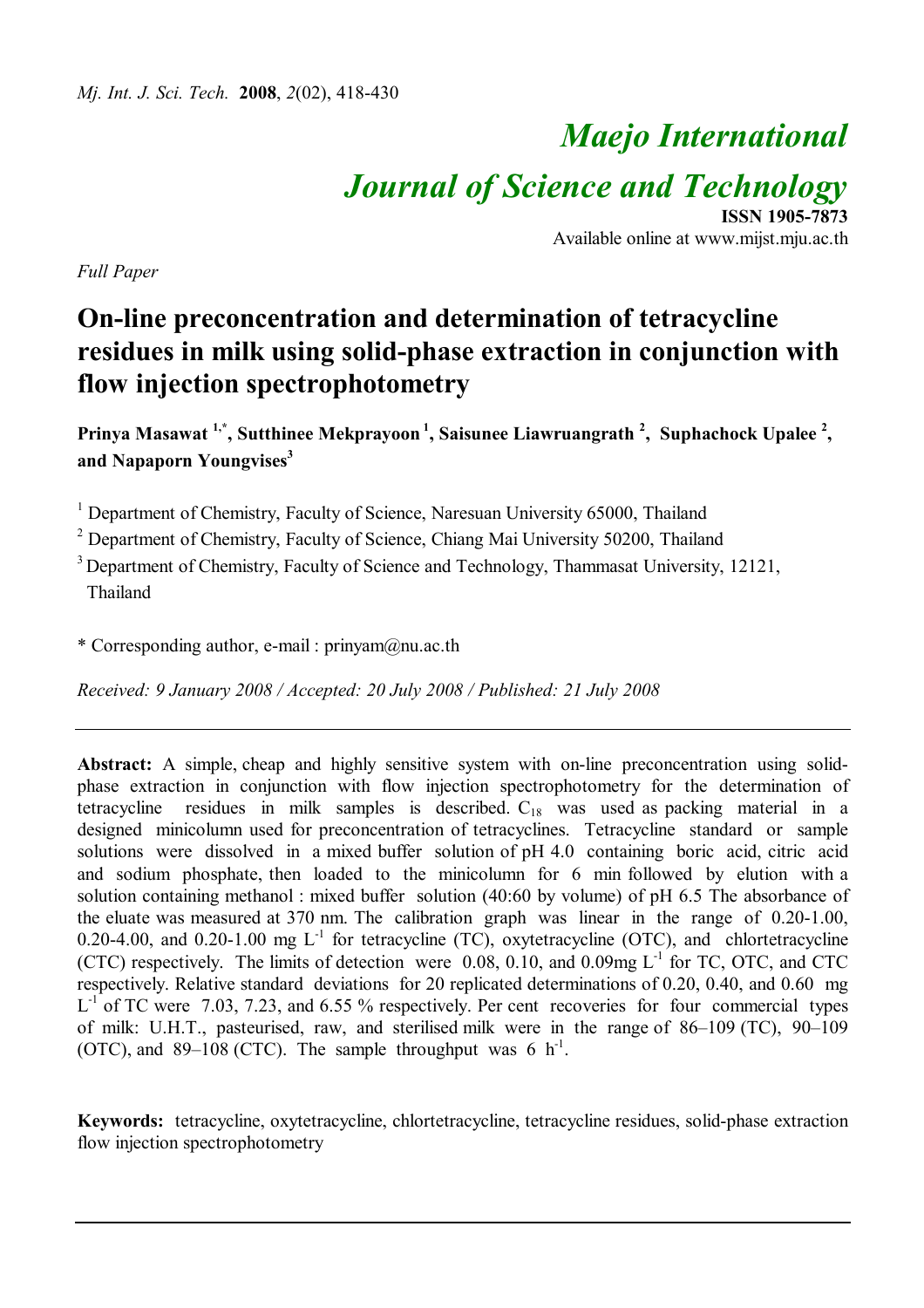# **Introduction**

 The tetracyclines (Figure 1) have served for decades as an important class of antibiotics for the health of food-producing animals. They are antibiotics with a broad antibacterial spectrum and bacteriostatic activity, and have a good activity against acute diseases caused by Gram-positive and Gram-negative bacteria. They are licensed for use in a variety of food-producing animals including cattle, pigs, sheep, poultry and fish [1]. The use of these drugs has become a serious problem as regards their residues in milk or meat, which can be directly toxic to or else cause allergic reactions in some hypersensitive individuals. Even more important, low-level doses of the antibiotic in foodstuffs consumed for long periods can lead to problems regarding the spread of drug-resistant microorganisms. To ensure human food safety, maximum residue limits (MRLs) have been set for tetracycline, chlortetracycline and oxytetracycline in a number of tissue types, e.g.  $0.3 \text{ mg kg}^{-1}$  in liver,  $0.6 \text{ mg kg}^{-1}$  in kidney,  $0.2 \text{ mg kg}^{-1}$  in eggs and  $0.1 \text{ mg kg}^{-1}$  in milk and muscle tissues [2-3].

Generally, the presence of tetracyclines in milk arises from their use as part of therapy to treat animal diseases such as bovine mastitis and sometimes, in low concentrations, as constituents of animal feed to increase feed utility in accelerating animal growth. The availability of a simple and automatic method to control traces of these antibiotics in milk is of great analytical interest. High-performance liquid chromatography (HPLC) is one of the most popular and sensitive techniques for this purpose. Firstly, however, isolation of the tetracyclines from milk using some type of extraction and/or clean-up is required. One widely-used technique is solid-phase extraction (SPE). The tetracyclines are extracted then subjected to clean-up on a  $C_8$  [4], a  $C_{18}$  [5] and a copolymeric [6] SPE column followed by injection in the HPLC column. Because almost without exception these methods are time-consuming, the availability of alternative methods is always desirable.

Flow injection analysis (FIA) is a well-known technique that offers improvement in most batch methods, especially in the high sample throughput. For the tetracyclines, there are a few FIA methods available with several types of detection such as chemiluminescence [7], electrochemical method [8-9], and spectrophotometry [10-11]. The spectrophotometric FIA detection [10] for the tetracyclines is based on the formation of a coloured product by their reaction with 4-aminophenazone and hexacyanoferrate(III). However, this method has a limited concentration range. Under optimised conditions, the tetracyclines were determined in the range of 1-20 and 20-250 mg  $L^{-1}$ . The lowest limit of detection is 0.2 mg  $L^{-1}$  for doxycycline [10].

SPE off-line performance is both time consuming and complicated, and thus it is usually the slowest step of the analysis. One of the possibilities to facilitate and accelerate the analysis of samples is to integrate the mentioned preparation of samples with the use of SPE directly to FIA. There are some major trends in the on-line coupling of SPE to FI manifolds: (i) direct application of the real samples, without any pre-treatment, to the flow injection system; (ii) integration of reaction (retention) and detection; and (iii) miniaturisation as a means of reducing sample and reagent consumption. In the present work, a simple system of on-line preconcentration using SPE in conjunction with flow injection spectrophotometry with low instrumental cost, high sensitivity and low detection limit has been developed for the determination of tetracycline residues in milk. The method is based on the retention of the tetracyclines onto  $C_{18}$  and elution with mixed buffer solution and methanol adjusted to pH 6.5. The optimum conditions of this system were also studied such as wavelength, size and length of the minicolumn, type of eluent, preconcentration time, and flow rate of reagent. The performance of the developed system provided an enrichment factor [12] of about 30.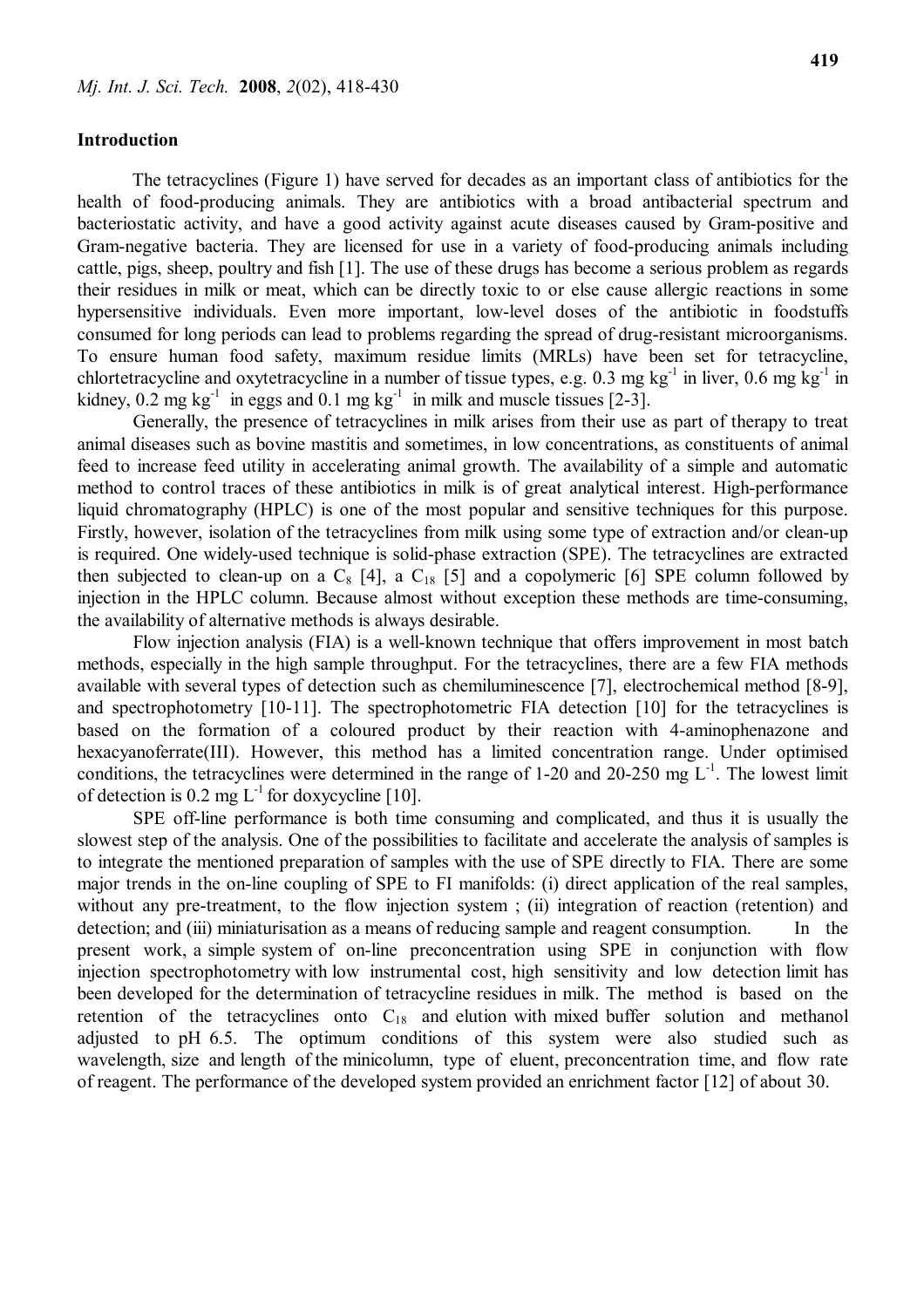# **Materials and Methods**

#### *Chemicals and reagents*

All chemicals were of analytical-reagent grade, except where otherwise stated. Deionised water was used.

Tetracycline (TC) standard solution (SIGMA, U.S.A) was dissolved in acetate buffer (pH 4.0). Working standard solutions (0.1-1.0 mg  $L^{-1}$ ) were daily prepared by adequate dilution of 50 mg  $L^{-1}$  TC, the stock standard solution, in the acetate buffer.

Mixed buffer solutions of pH ranging from 2.0 to 7.5 were prepared by dissolving boric acid (Merck, Germany) (12.37 g), citric acid (Fisher Scientific, UK) (10.51 g) and trisodium phosphate dodecahydrate (Fisher Scientific, UK) (38.01 g) in de-ionised water, then diluting to 1 L.

A mixture of methanol (LAB-SCAN, Ireland) and mixed buffer solution (pH 6.5) at 40:60 volume ratio was used as eluent.

The reagents used for extraction of tetracycline antibiotics from milk were prepared from trichloroacetic acid (Fluka, Switzerland), citric acid monohydrate (Merck, Germany), disodium hydrogenphosphate dihydrate (Merck,Germany), and ethylenediaminetetraacetic acid (EDTA) disodium salt (Fisher Scientific, UK).



**Figure 1.** Structures of tetracycline antibiotics

# *Sample preparation procedures*

Tetracycline residues were determined in four commercial types of milk: U.H.T., pasteurised, sterilised, and raw milk obtained from a local market of Phitsanulok area in 2005. All samples were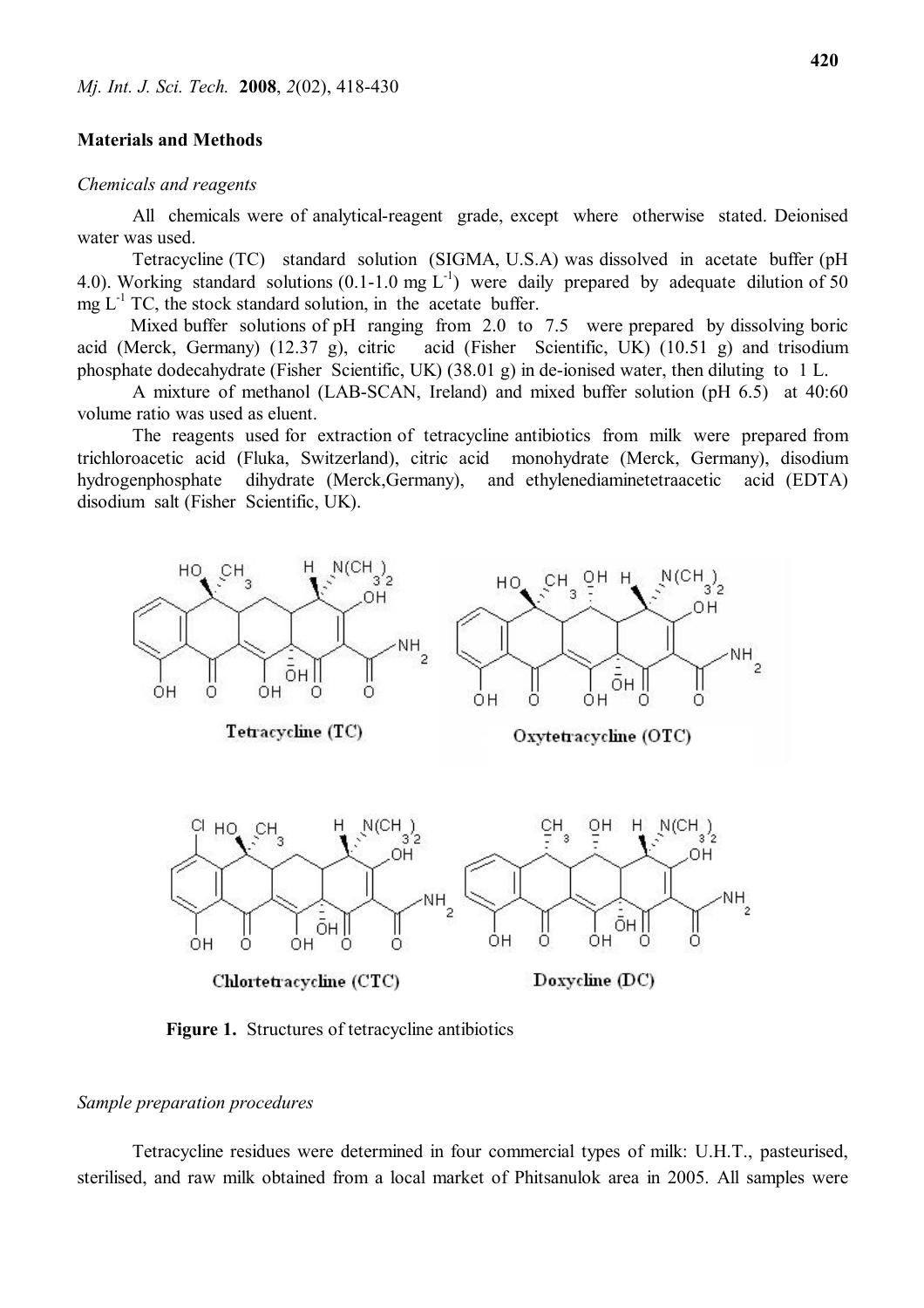collected in labeled dark plastic bags, transported to the laboratory and stored for a short time at  $4^{\circ}$ C prior to analysis.

An 5 mL aliquot of milk was placed in a glass centrifuge tube and 5 mL of 1.0 M trichloroacetic acid was added with shaking. Then 15 mL of Mcllvain buffer (consisting of 10.5 g citric acid monohydrate, 14.2 g disodium hydrogenphosphate dihydrate, and 30.25 g EDTA disodium salt in 1 L of de-ionised water) was added and the mixture was centrifuged at 6000 rpm for 15 min. The supernatant was then passed through a filter with  $0.45$ - $\mu$ m pore size followed by application to an online solid phase extraction-flow injection analysis (SPE-FIA) system.

#### *The on-line SPE-FIA*

The on-line SPE with flow injection spectrophotometric manifold is shown in Figure 2. A stream of solution (R1) containing a tetracycline (standard or sample) and eluent (R2) were controlled by a peristaltic pump (P, BIO RED, U.S.A). The tetracycline was loaded to a designed minicolumn (Figure 3) packed with  $C_{18}$  resin (Alltech, U.S.A). This minicolumn replaced the sample loop of the injection valve (Omnifit, England). The tetracycline adsorbed on the resin was desorbed by a stream of eluent (methanol :  $pH$  6.5 buffer solution = 40:60) and carried past a flow-through cell (Hellma, Germany) located in the spectrophotometer (Ultrospec 4050, LKB BIOCHROM, UK) connected to a computer. All the tubing used was Teflon (0.8 mm id.), except the pump tubing which was Tygon. Connections were made with flexible T-piece sleeves . The absorbance of the tetracycline, which is proportional to its concentration, was recorded at 370 nm. Therefore, the amounts of the tetracycline in sample can be calculated from the calibration curve plotted between peak area and tetracycline concentration.



**Figure 2.** Flow injection manifold for the determination of tetracycline residues in milk:  $P =$  peristaltic pump,  $V =$  injection valve,  $D =$  detector (spectrophotometer),  $PC =$ personal computer,  $R_1$  = sample,  $R_2$  = eluent

# *Recovery experiments, quantitative evaluation and detection limits*

Milk samples were fortified at 0.3, 0.5, 0.7, and 0.9 mg  $L^{-1}$  by adding a solution of the tetracycline. The per cent recoveries of four commercial milk samples were in the range of 86-109% (for TC), 90-109% (for OTC), and 89-108% (for CTC). The detection limits calculated by using a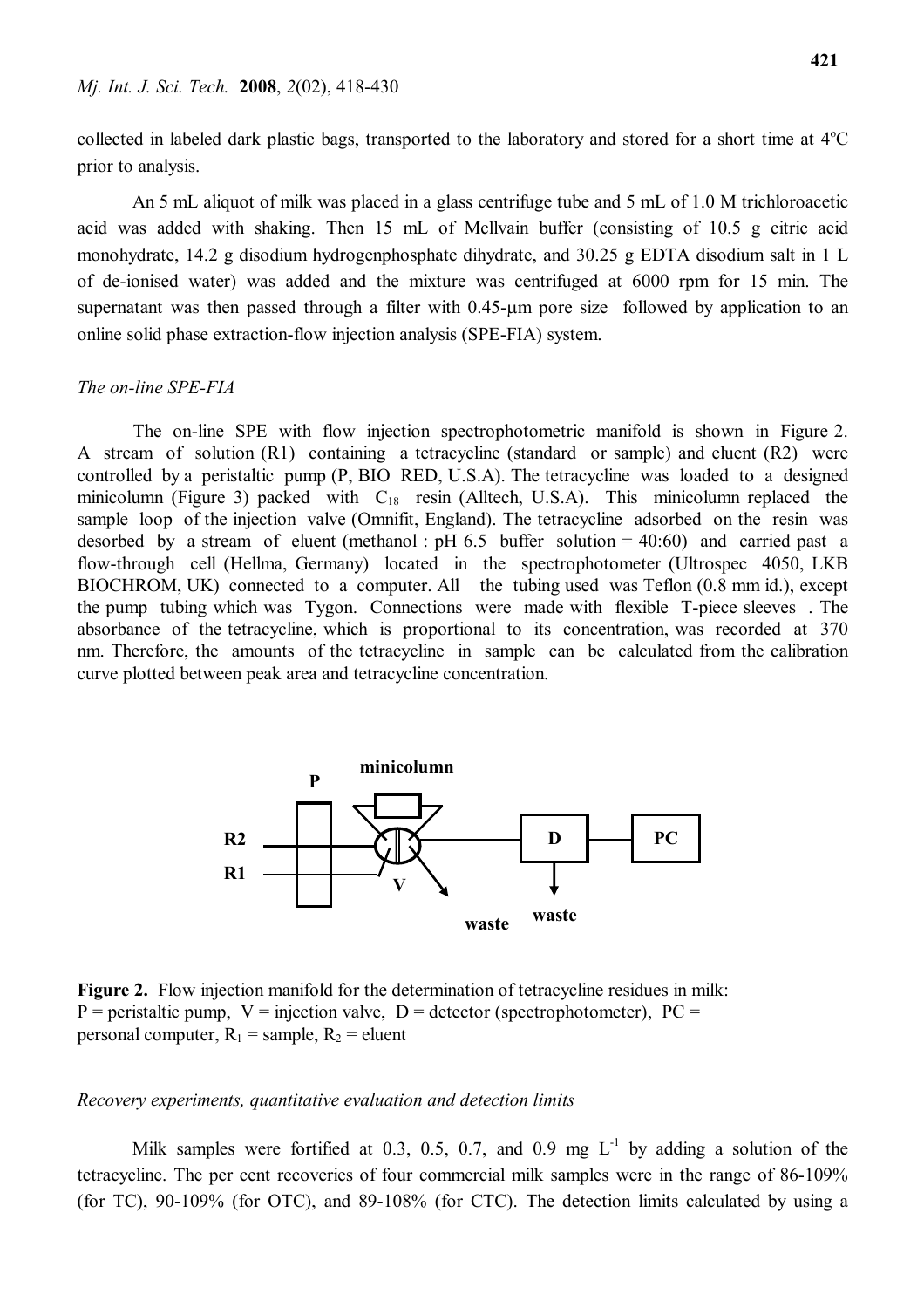signal-to-noise (S/N) ratio of 3 [13] were 0.08, 0.10, and 0.09 mg  $L^{-1}$  for TC, OTC, and CTC respectively. The quantity of each of the tetracyclines was calculated by applying the standard addition method.



**Figure 3.** Minicolumn for the determination of tetracycline residues in milk (packing solid phase should be  $C_{18}$  resin, 35-75  $\mu$ m)

# **Results and Discussion**

In order to develop the method, various experiments were carried out. First, the absorption spectra were recorded to select the working wavelength. The influences of the following variables were then studied and the optimum values established: (a) preconcentration time; (b) pH of standard solutions; (c) type and pH of eluent; (d) flow rate; and (e) size and length of the designed minicolumn. Table 1 shows the initial conditions for optimisation of the on-line SPE-FIA using univariate method. After optimisation, the analytical figures of merit were studied. Finally, the developed procedure was applied to real milk samples.

**Table 1.** Initial conditions for optimisation of on-line SPE-FIA system for determination of tetracyclines

| Condition                      | <b>Initial value</b>              |  |  |
|--------------------------------|-----------------------------------|--|--|
| wavelength                     | 370 nm                            |  |  |
| TC concentration               | 0.1, 0.5 and 1.0 mg $L^{-1}$      |  |  |
| eluent                         |                                   |  |  |
| (methanol: pH 7.0 mixed buffer | $50:50$ by volume                 |  |  |
| solution)                      |                                   |  |  |
| Flow rate                      | $0.5$ mL min <sup>-1</sup>        |  |  |
| Size of minicolumn             | $1.0$ cm in length, $0.3$ cm i.d. |  |  |
| Solid-phase packing            | $C_{18}$ , 35-75 µm               |  |  |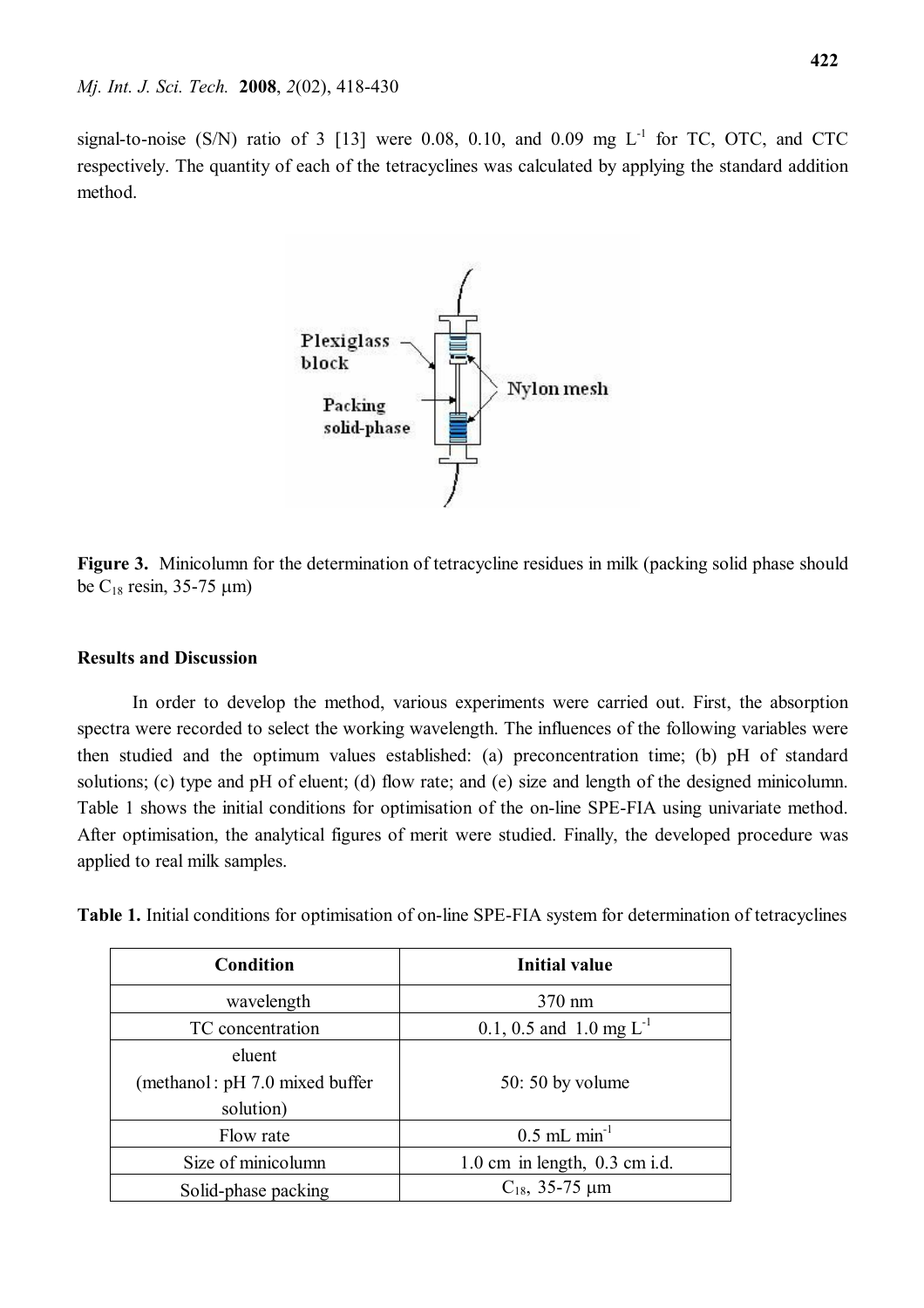#### *Mj. Int. J. Sci. Tech.* **2008**, *2*(02), 418-430

#### *Absorption spectra*

The UV-VIS spectrum of TC (5 mg  $L^{-1}$  in mixed buffer solution of pH 7.5) was obtained by batch method. The maximum absorption wavelength of TC was 370 nm as shown in Figure 4. This value was also obtained for OTC and CTC. Because of their polarity, the tetracyclines cannot be eluted from a polar normal-phase SPE cartridge (i.e. florisil, cyanoproply, silica) and reverse-phase SPE cartridges are more commonly used  $[14]$ . The  $C_{18}$  clean-up method combined with Mcllvaine buffer containing EDTA disodium salt for extraction was introduced in 1983 for the first time and appears to be the current standard method for the extraction and clean-up of tetracyclines in foods. Therefore,  $C_{18}$  was chosen as the packing material packed in the designed minicolumn, and the working wavelength was fixed at 370 nm.



**Figure 4.** UV-VIS absorption spectrum of TC  $(5 \text{ mg } L^{-1} \text{ in pH } 7.5 \text{ mixed buffer solution})$ 

#### *Preconcentration time*

The influence of preconcentration time on the analytical sensitivity was investigated between 2-8 min. As expected, the analytical sensitivity progressively increased with increasing preconcentration time (Figure 5). However, the peak shape of TC became distorted and broadened (not useable) when the preconcentration time was higher than 6 min. Thus, the preconcentration time of 6 min was chosen for the experiment.

#### *pH of TC standard solution*

The influence of pH of the mixed buffer solution used for dissolving the TC standard was examined by varying the pH in the range of 2.0-7.5. As shown in Figure 6, the optimum pH that gave a high sensitivity for the analytes was in the acidic range (pH 3-4). At pH values higher than 4, the analytical sensitivity decreased significantly. A working pH value of 4.0 was chosen since the analytical sensitivity was highest.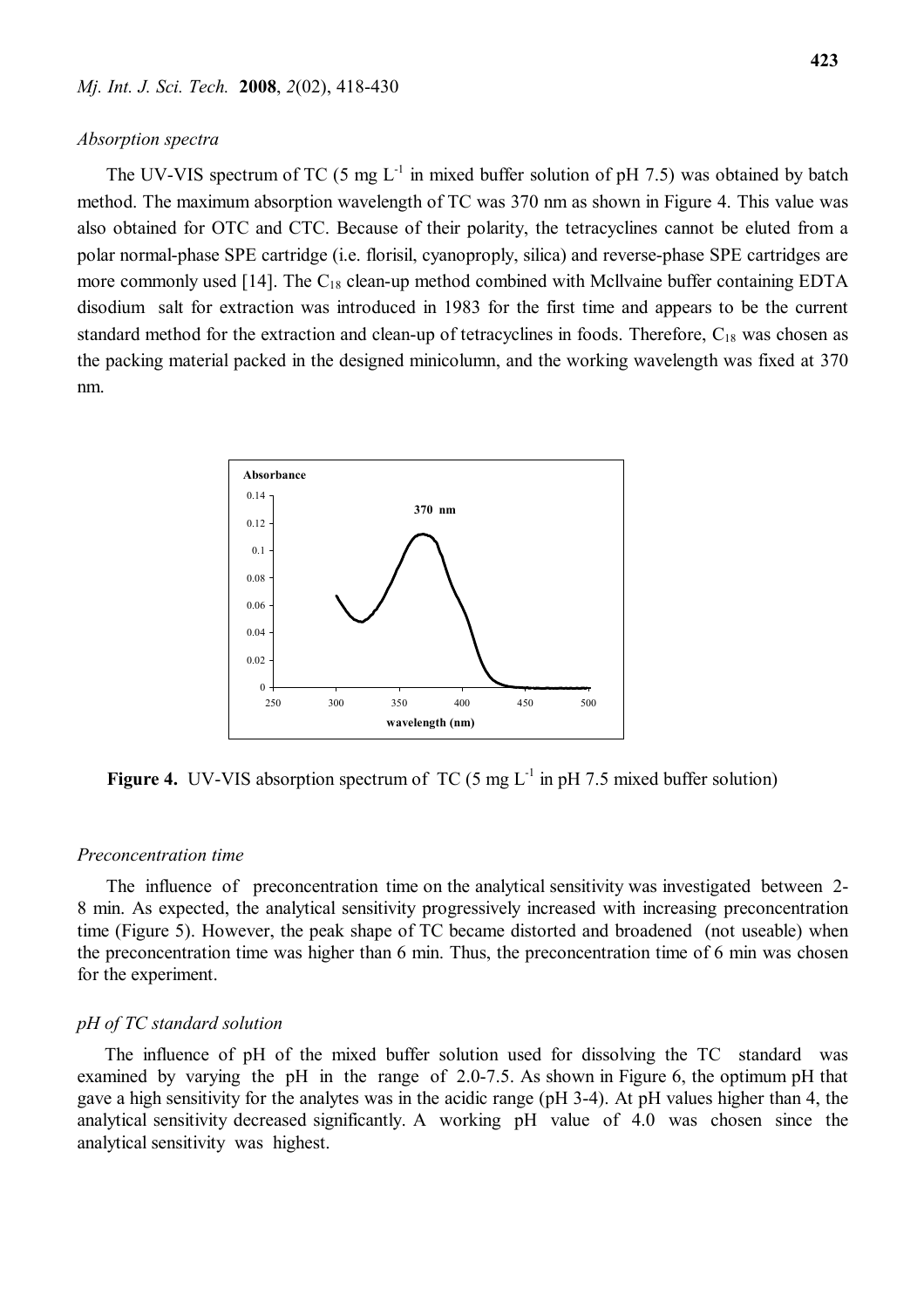

Figure 5. Effect of preconcentration time on analytical sensitivity for tetracycline standard solution



Figure 6. Effect of pH of buffer solution (for dissolving TC) on analytical sensitivity for tetracycline standard solution

# *Type and pH of eluent*

The eluents containing methanol:mixed buffer solution at different ratios (10:90, 20:80, 30:70, 40:60, 50:50, and 60:40) were tested. It was found that bubbles were formed when more than 50% of methanol was used and the peak shapes became broadened when more than 60%of the buffer solution was used. The ratio of 40:60 for methanol to buffer solution was therefore chosen as eluent for TC. The influence of pH of the buffer solution used as eluent was investigated by varying the pH in the range of 2.0-7.5. As shown in Figure 7, a working pH value of 6.5 was chosen since the sensitivity was highest at this pH.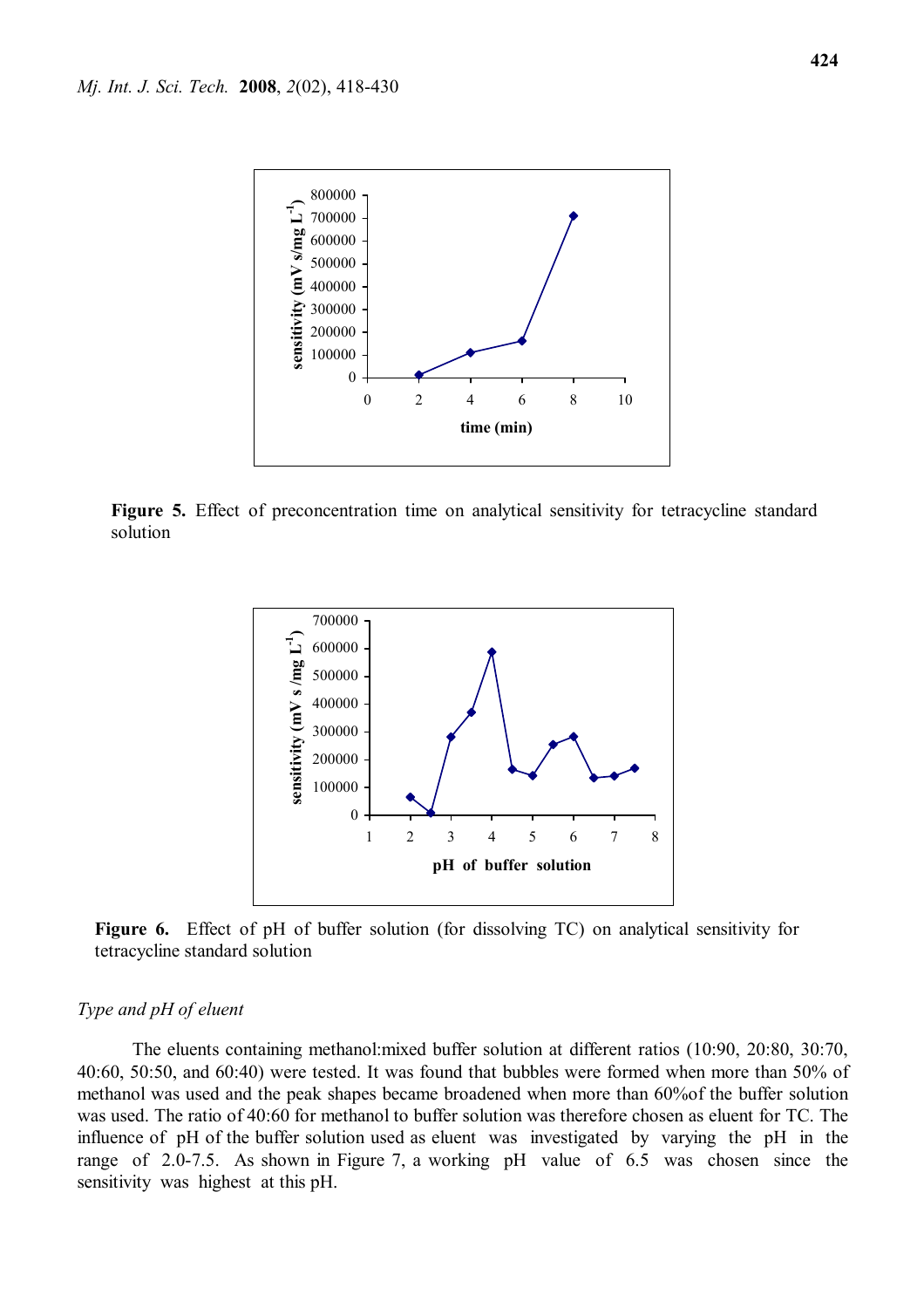

Figure 7. Effect of pH of mixed buffer solution (eluent) on analytical sensitivity for tetracycline standard solution

#### *Flow rate*

The effect of flow rate was investigated between 0.3-0.8 mL min<sup>-1</sup>. When the flow rate increased the analytical sensitivity (Figure 8) and the elution time progressively decreased and, consequently, the sampling frequency increased (3 h<sup>-1</sup> at 0.3 mL min<sup>-1</sup> to 7 h<sup>-1</sup> at 0.6 mL min<sup>-1</sup>). At lower flow rate, the peaks of TC were broader than those obtained at higher flow rate. However, no peak of TC at low concentration was detected when using flow rate higher than  $0.6$  mL min<sup>-1</sup>. This is apparently due to low sorption of TC on the  $C_{18}$  resin. As a compromise, a 0.5 mL min<sup>-1</sup> flow rate was chosen.



**Figure 8.** Effect of flow rate on analytical sensitivity for tetracycline standard solution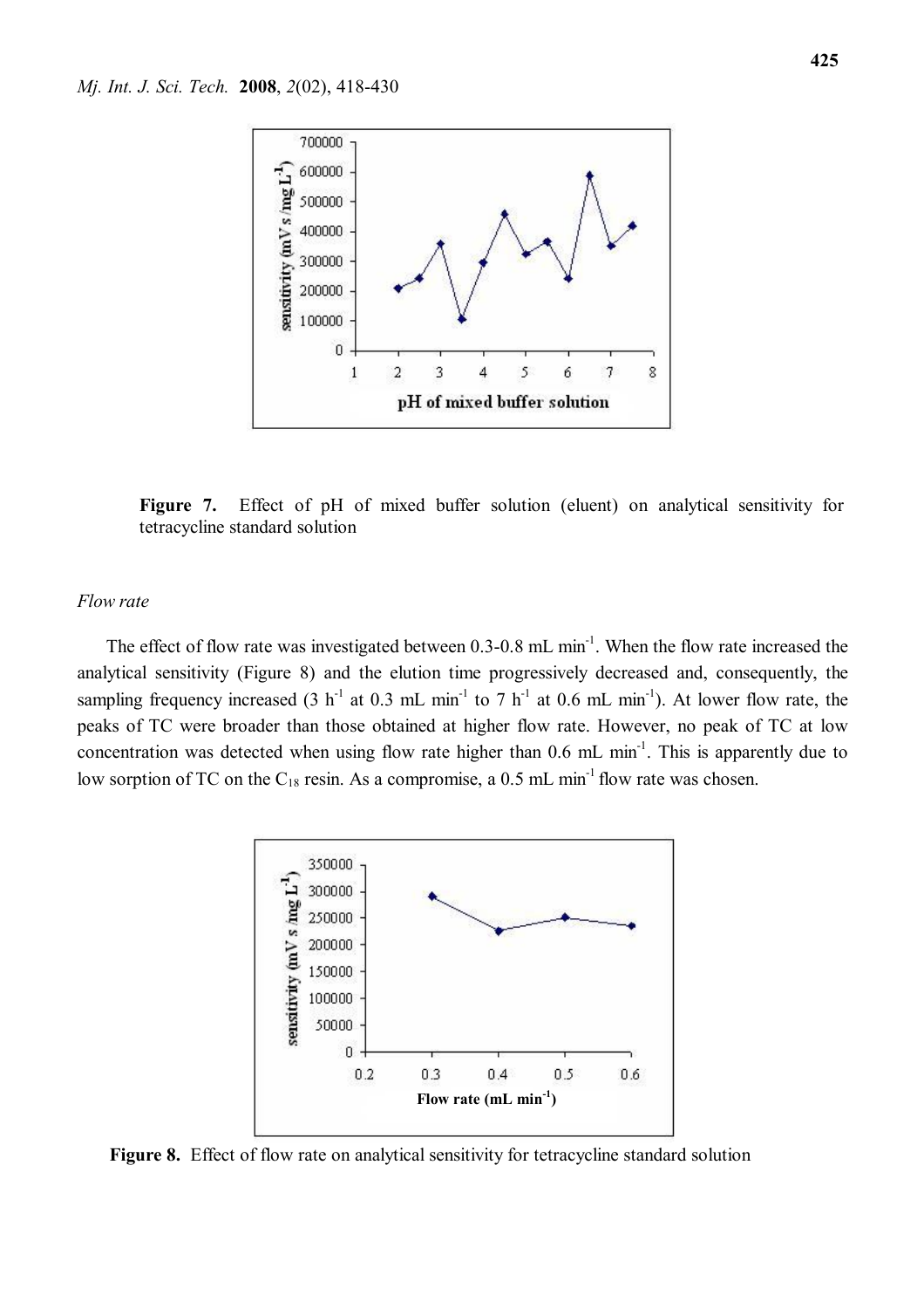#### *Size and length of designed minicolumn*

In order to determine tetracycline residues in milk, preconcentration on the  $C_{18}$  resin packed in a minicolumn is the crucial step. The influence of size and length of the designed minicolumn was then tested as exhibited in Table 2. It was found that the analytical sensitivity was strongly dependent on the length of the minicolumn. However, as the length increased the total analysis time also increased. Thus, the minicolumn type 1 (1.0 cm length and 0.3 cm i.d.) was chosen for the preconcentration purpose.

**Table 2.** Effect of minicolumn dimension on analytical sensitivity for tetracycline standard solution

| Type | Size of minicolumn |            | Cell volume   | Analytical sensitivity* |
|------|--------------------|------------|---------------|-------------------------|
|      | Length $(cm)$      | i.d. of    | $\text{cm}^3$ | $(mV s/mg L^{-1})$      |
|      |                    | minicolumn |               |                         |
|      |                    | (cm)       |               |                         |
|      |                    |            | 0.071         | 374162                  |
|      | 3.0                |            | 0.210         | 661810                  |

\* in triplicate

# *Figures of merit*

Using the optimum conditions obtained (Table 3), figures of merit of the method proposed for the determination of tetracyclines are provided in Table 4. The linear range of the tetracyclines was 0.08- 1.00 mg  $L^{-1}$  for TC, 0.20-4.00 mg  $L^{-1}$  for OTC and 0.20-1.00 mg  $L^{-1}$  for CTC, with regression coefficients higher than 0.99 in all cases. It can be seen from Table 4 that the detection limits of TC, OTC, and CTC are lower than the MRL of each tetracycline [2-3]. Thus, the proposed on-line SPE-FIA is suitable for the determination of the tetracyclines in food samples.

**Table 3.** Optimum values of the variables of on-line SPE with flow injection spectrophotometric system for the determination of tetracyclines

| Variable                             | Range studied        |          | Optimum value |             |
|--------------------------------------|----------------------|----------|---------------|-------------|
| 1. Wavelength of                     | 300-700              |          | 370           |             |
| tetracycline standard                |                      |          |               |             |
| solution (nm)                        |                      |          |               |             |
| 2. Preconcentration time             | $2 - 8$              |          | 6             |             |
| (min)                                |                      |          |               |             |
| 3. pH of tetracycline                | $2.0 - 7.5$          |          | 4.0           |             |
| standard solution                    |                      |          |               |             |
| 4. pH of eluent                      | $2.0 - 7.5$          |          |               | 6.5         |
| 5. Ratio of eluent                   | 10:90, 20:80, 30:70, |          | 40:60         |             |
| (methanol: buffer solution)          | 40:60, 50:50, 60:40  |          |               |             |
| 6. Size of minicolumn                | length (cm)          | i.d.(cm) | length (cm)   | i.d. $(cm)$ |
|                                      | 1.0                  | 0.3      | 1.0           | 0.3         |
|                                      | 3.0                  | 0.3      |               |             |
| 7. Flow rate (mL min <sup>-1</sup> ) | $0.3 - 0.8$          |          | 0.5           |             |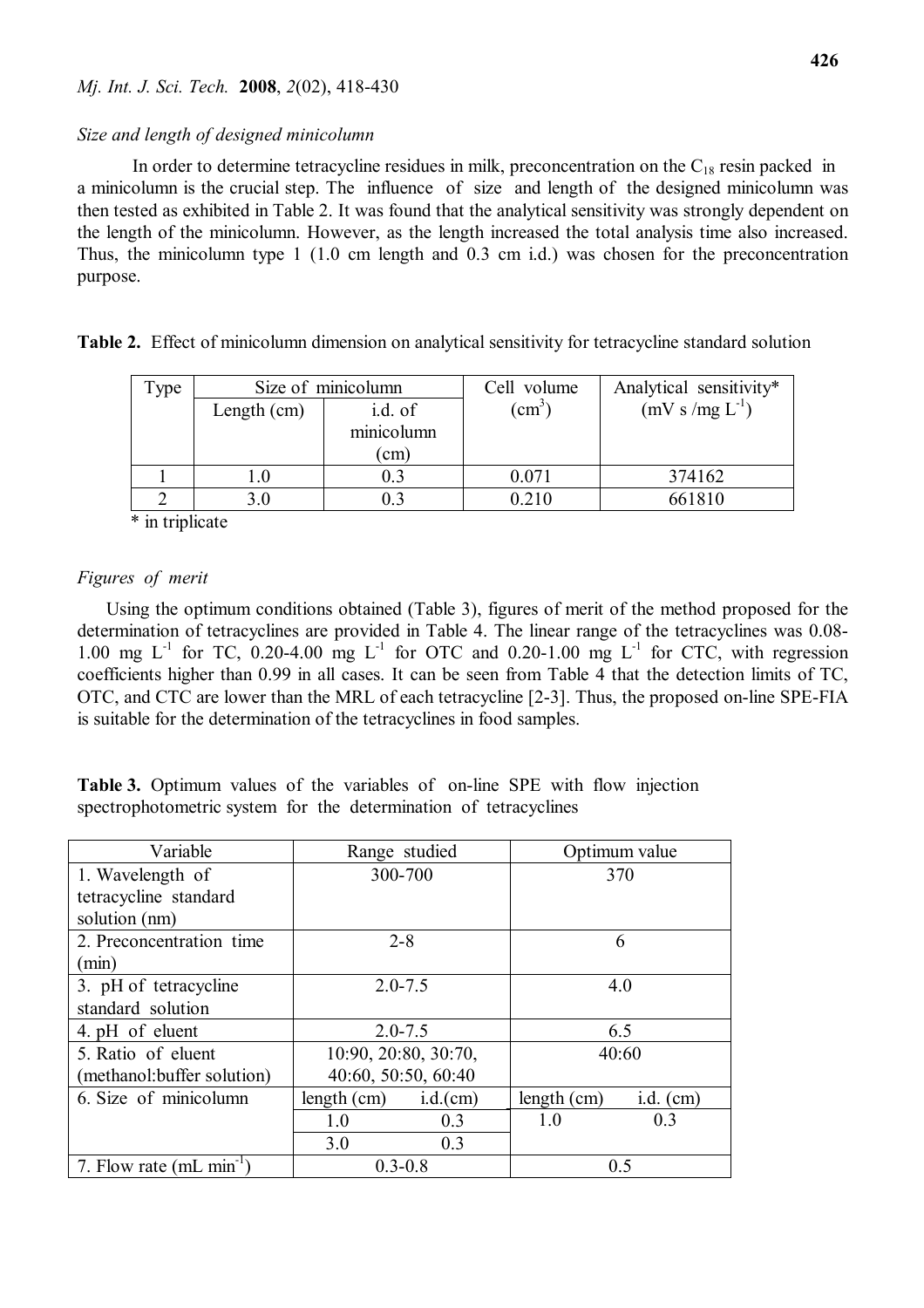|                    | Linear range  | Detection limit    |                   |        |
|--------------------|---------------|--------------------|-------------------|--------|
| Standard solutions | $(mg L-1)$    | $(mg L^{-1})$      | Calibration curve |        |
|                    |               | $\lceil 13 \rceil$ | Sensitivity       |        |
|                    |               |                    | $(mV s/mg L-1)$   |        |
|                    | $0.08 - 1.00$ | 0.08               | 321198            | 0.9947 |
| <b>TC</b>          |               |                    |                   |        |
| <b>OTC</b>         | $0.20 - 4.00$ | 0.10               | 171091            | 0.9909 |
|                    |               |                    |                   |        |
| <b>CTC</b>         | $0.20 - 1.00$ | 0.09               | 162191            | 0.9916 |
|                    |               |                    |                   |        |

**Table 4.** Figures of merit of the proposed method for determination of tetracyclines

#### *Analysis of milk samples*

 The proposed method was applied to the determination of TC, OTC and CTC in four commercial types of milk: U.H.T., pasteurised, raw, and sterilised. For this purpose, different amounts of the tetracyclines were added to each sample in order to carry out the recovery study. It was found that, fortunately, tetracyclines were not detected in any of the original samples. From Table 5, the per cent recoveries obtained were in the range of 86–109 for TC, 90–109 for OTC, and 89–108 for CTC.

 Unlike HPLC, the proposed method obviously cannot discriminate between TC, OTC and CTC in a sample. Nevertheless, it is quite convenient to operate, uses less reagent and produces less waste. Moreover, since the tetracyclines can be preconcentrated on the minicolumn by an enrichment factor of 30 [12], the method is good enough for analysis of milk samples.

**Table 5.** Percent recovery obtained from the proposed method for determination of tetracyclines in four types of milk

| Milk sample | Standard   | Added<br>$(mg L-1)$  | Found<br>$(mg L-1)$  | % Recovery<br>$(n = 3)$ |
|-------------|------------|----------------------|----------------------|-------------------------|
| U.H.T.      | TC         | 0.30<br>0.50<br>0.70 | 0.26<br>0.54<br>0.73 | 86<br>109<br>105        |
|             | <b>OTC</b> | 0.90<br>0.30         | 0.86<br>0.32         | 96<br>107               |
|             |            | 0.70<br>0.90         | 0.64<br>0.94         | 92<br>104               |
|             | <b>CTC</b> | 0.30<br>0.50<br>0.90 | 0.32<br>0.47<br>0.91 | 106<br>95<br>101        |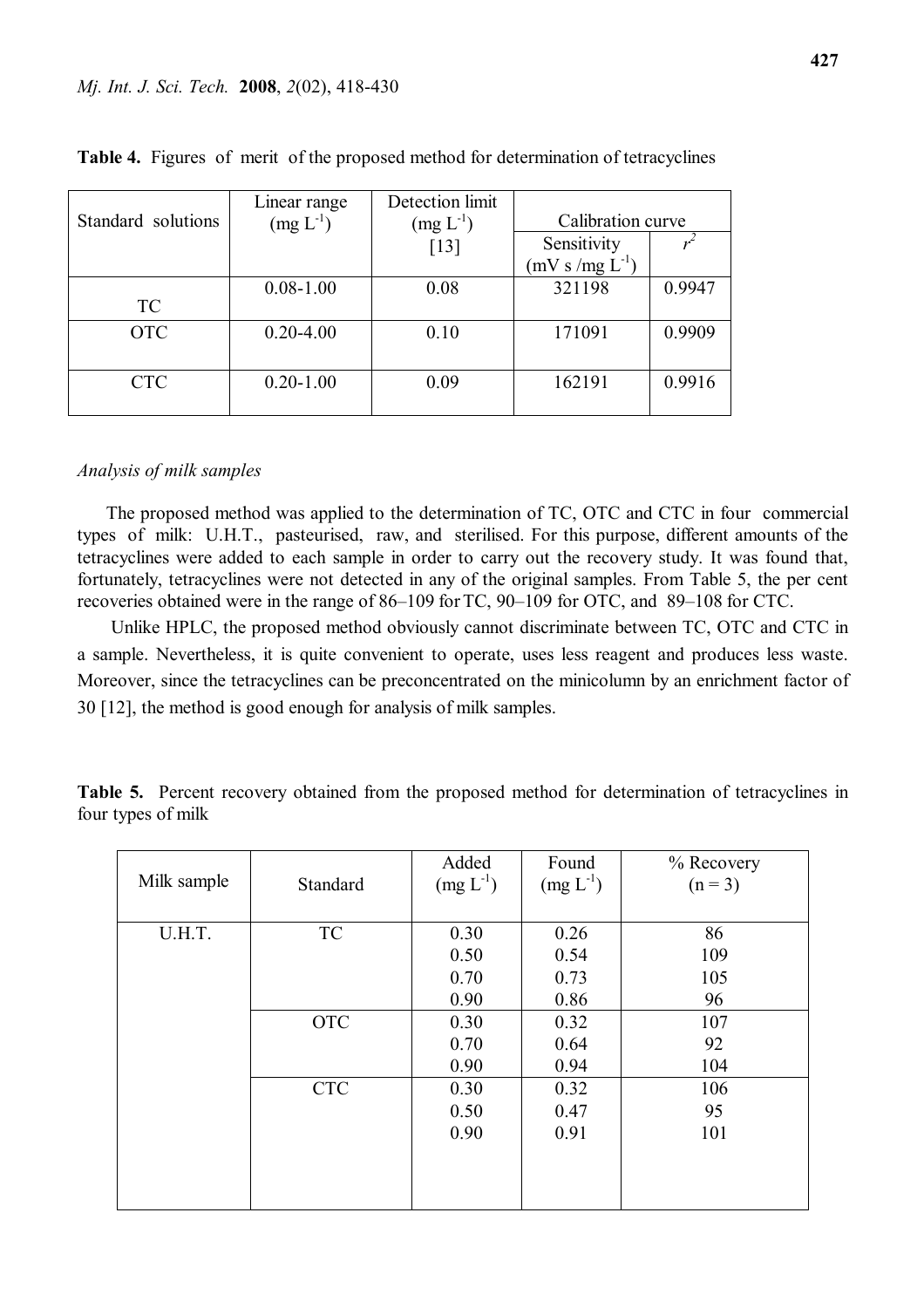*Mj. Int. J. Sci. Tech.* **2008**, *2*(02), 418-430

|             |                             | Added         | Found      | % Recovery |
|-------------|-----------------------------|---------------|------------|------------|
| Milk sample | Standard                    | $(mg L^{-1})$ | $(mg L-1)$ | $(n = 3)$  |
|             |                             |               |            |            |
| Pasteurised | ${\rm TC}$                  | 0.30          | 0.26       | 88         |
|             |                             | 0.50          | 0.54       | 108        |
|             |                             | 0.70          | 0.73       | 104        |
|             |                             | 0.90          | 0.88       | 97         |
|             | <b>OTC</b>                  | 0.30          | 0.27       | 90         |
|             |                             | 0.50          | 0.54       | 109        |
|             |                             | 0.70          | 0.70       | 101        |
|             |                             | 0.90          | 0.88       | 98         |
|             | CTC                         | 0.30          | 0.27       | 89         |
|             |                             | 0.50          | 0.53       | 107        |
|             |                             | 0.70          | 0.73       | 105        |
|             |                             | 0.90          | 0.87       | 96         |
|             |                             |               |            |            |
| Raw         | $\protect\operatorname{TC}$ | 0.30          | 0.28       | 94         |
|             |                             | 0.50          | 0.51       | 101        |
|             |                             | 0.70          | 0.74       | 105        |
|             |                             | 0.90          | 0.87       | 97         |
|             |                             |               |            |            |
|             | <b>OTC</b>                  | 0.30          | 0.27       | 90         |
|             |                             | 0.50          | 0.54       | 109        |
|             |                             | 0.90          | 088        | 98         |
|             |                             |               |            |            |
|             | CTC                         | 0.30          | 0.32       | 108        |
|             |                             | 0.50          | 0.48       | 97         |
|             |                             | 0.70          | 0.66       | 95         |
|             |                             | 0.90          | 0.93       | 103        |
|             |                             |               |            |            |
| Sterilised  | TC                          | 0.30          | 0.31       | 103        |
|             |                             | 0.50          | 0.51       | 103        |
|             |                             | 0.70          | 0.65       | 94         |
|             |                             | 0.90          | 0.93       | 103        |
|             |                             |               |            |            |
|             |                             |               |            |            |
|             | <b>OTC</b>                  | 0.30          | 0.30       | 101        |
|             |                             | 0.50          | 0.49       | 100        |
|             |                             | 0.70          | 0.69       | 100        |
|             |                             | 0.90          | 0.90       | 100        |
|             |                             |               |            |            |
|             | <b>CTC</b>                  | 0.30          | 0.30       | 102        |
|             |                             | 0.50          | 0.49       | 99         |
|             |                             | 0.90          | 0.90       | 100        |
|             |                             |               |            |            |
|             |                             |               |            |            |
|             |                             |               |            |            |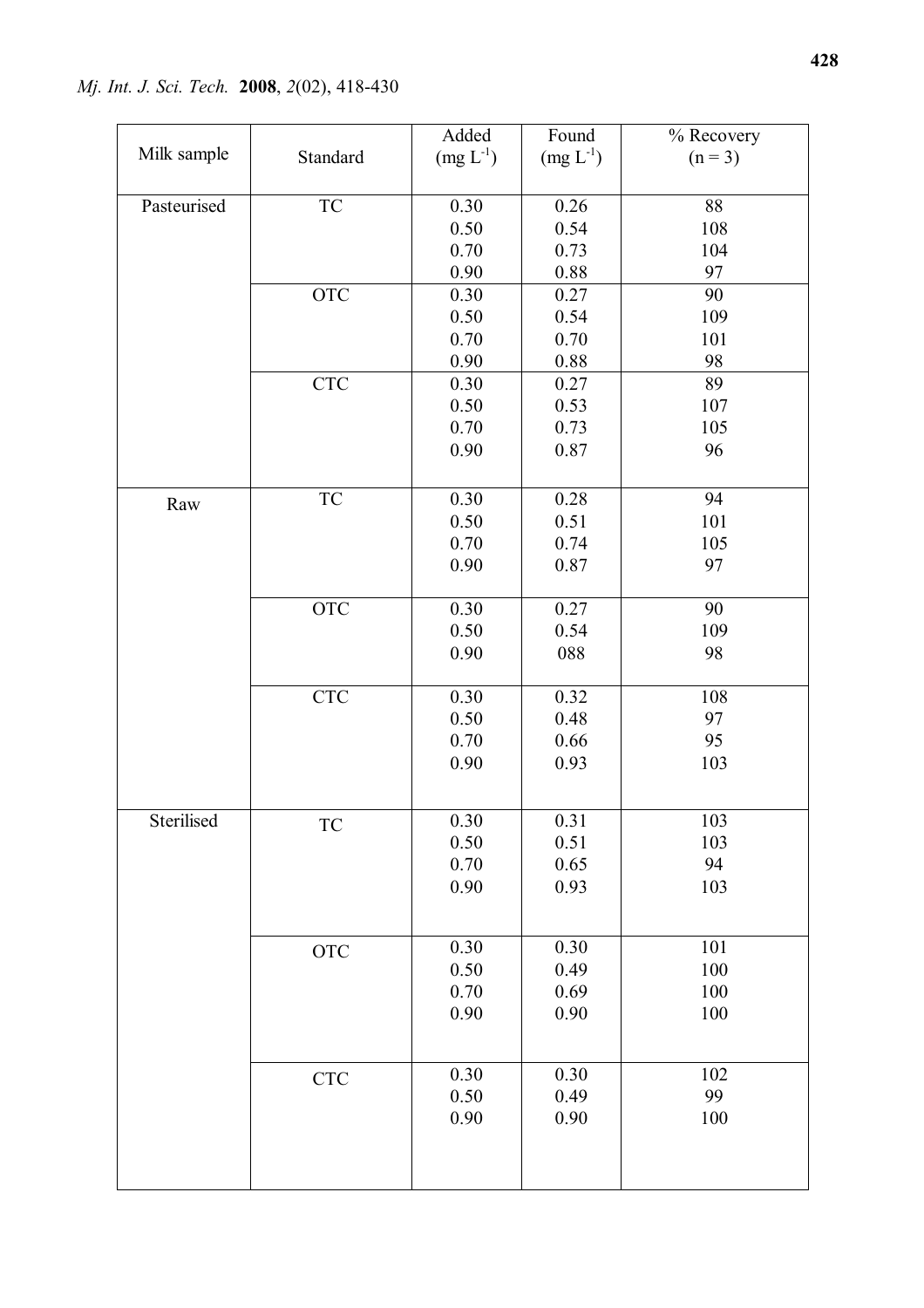### **Conclusions**

The first use of on-line SPE-FIA for the determination of tetracycline antibiotics in real milk samples was described. It is highly sensitive as a result of the preconcentration of the tetracyclines onto the  $C_{18}$  resin. Only small amounts of sample, sorbent and reagent are required. A high enrichment factor can be attained by employing large sample volumes, making it possible to work at different concentration levels. Tetracycline residues, however, were not detected in the studied milk samples collected.

# **Acknowledgements**

We gratefully acknowledge the Faculty of Science, Naresuan University for funding this research. Some of the devices and Windows applications were developed in cooperation with Alpha Flow Research, Chiang Mai University.

# **References**

- 1. Y. Debuf (Ed.), "The Veterinary Formulary", Pharmaceutical Press, London, **1988**, p.97.
- 2. EC Regulation 2377/90, incorporating amending regulation 281/96.
- 3. Commission Regulation No. 508/99, *Off. J. Eur. Commun.,* No. L609, March **1999**.
- 4. N. Furusawa, "Isolation of tetracyclines in milk using a solid-phase extracting column and water eluent", *Talanta*, **2003**, *59*, 155-159.
- 5. A. L. Cinquina, F. Longo, G. Anastasi, L. Giannetti, and R. Cozzani, "Validation of a high performance liquid chromatography method for the determination of oxytetracycline, tetracycline, chlortetracycline and doxycycline in bovine milk and muscle", *J. Chromatogr. A*, **2003**, *987*, 227-233.
- 6. W. C. Andersen, J. E. Roybal, S. A. Gonzales, S. B. Turnipseed, A. P. Pfenning, and L. R. Kuck, "Determination of tetracycline residues in shrimp and whole milk using liquid chromatography with ultraviolet detection and residue confirmation by mass spectrometry", *Anal. Chim. Acta*, **2005**, *529*, 145-150.
- 7. A. Townshen, W. Ruengsitagoon, C. Thongpoon, and S. Liawruangrath, "Flow injection chemiluminescence determination of tetracycline", *Anal. Chim. Acta*, **2005**, *541*, 103-109.
- 8. C. M. C. M. Couto, J. L. F. C. Lima, M. Conceição, B. S. M. Montenegro, and S. Reis, "Tetracycline, oxytetracycline and chlortetracycline determination by flow injection potentiometry", *J. Pharm. Biomed. Anal.*, **1998**, *18*, 527-533.
- 9. P. Masawat and J. M. Slater, "The determination of tetracycline residues in food using a disposable screen-printed gold electrode (SPGE)", *Sens. Actuators B*, **2007***, 24*, 127-132.
- 10. R. Karlíček and P. Solich, "Flow-injection spectrophotometric determination of tetracycline antibiotics", *Anal. Chim. Acta*, **1994**, *285*, 9-12.
- 11. P. Masawat, "Design and fabrication of low-cost home-made all-in-set colorimetric detector with PC-interface embed for the determination of tetracycline antibiotics", *NU Sci. J.,* **2007**, *3*, 215-230.
- 12. Z. Fang, "Flow Injection Separation and Preconcentration", VCH Publisher, Weinheim, **1993**.
- 13. D. A. Skoog, D. M. West, and H. Muller, "Fundamentals of Analytical Chemistry", 6<sup>th</sup> Edn., Harcourt Brace & Company, Florida, **1992**.